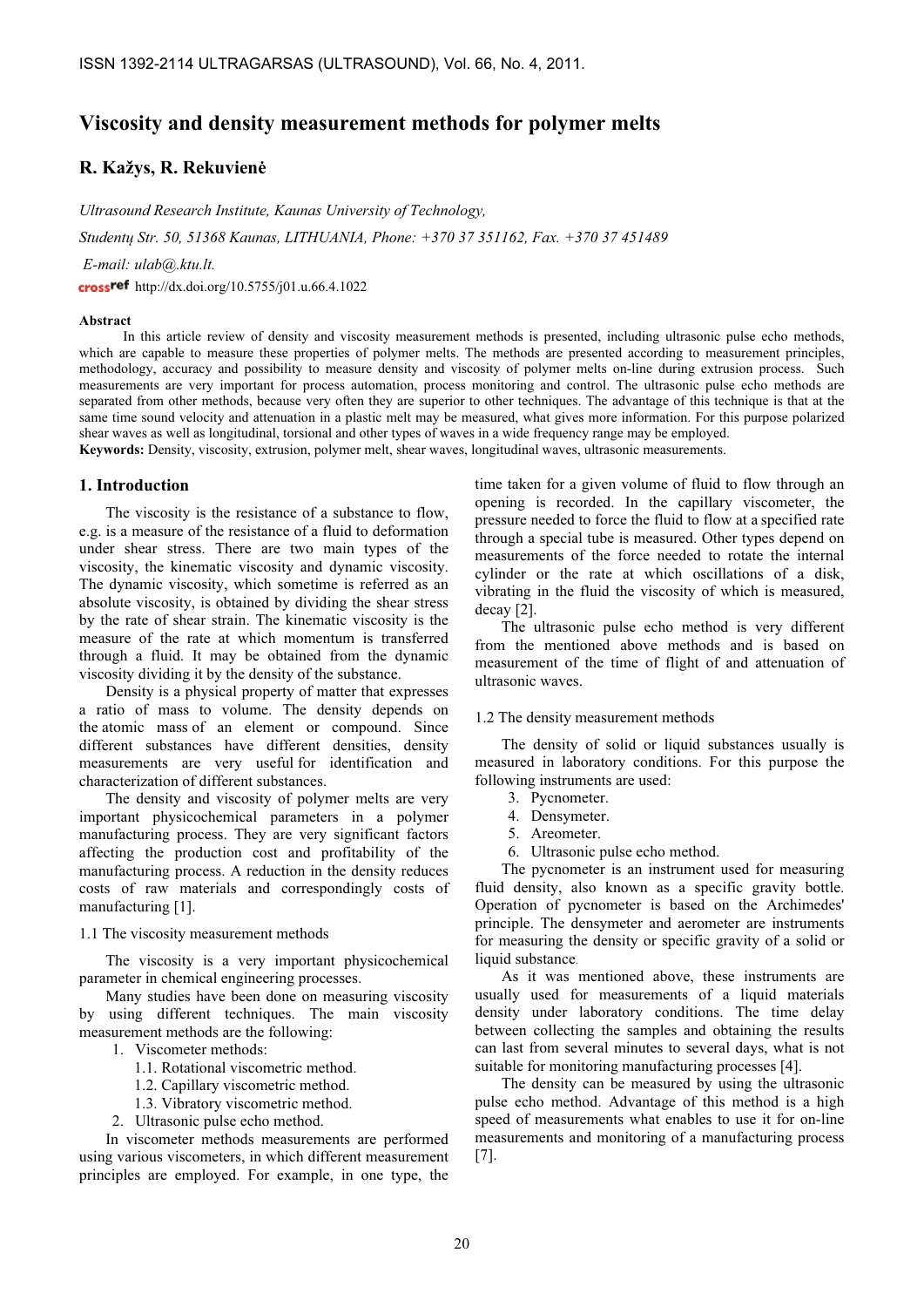## 2. Measuring viscosity in polymer melt

The rheological behavior of most polymeric materials is very complex. A particularly difficult situation is in the case of polymer melts. Usually the viscosity must be measured in very complicated conditions- at high pressure (50-100) MPa and high temperature (about 150-300 $\mathrm{^{0}C}$ ). This reduces the accuracy and reliability of measurements. Often the polymer viscosity is measured off-line, where a sample of the polymer compound is melted and put into a special capillary tube (glass viscometer) [5] or by incorporating a capillary tube mounted parallel to the extruder for in-line measurements. The measurements performed by the glass viscometer require quite a lot of time to melt the sample and large volume of the samples [3]. Both techniques involve an additional time delay requested for the melt to flow through the transit lines and the capillary tube.

Sometimes the viscometers are mounted on the extrusion line and measure the stress on the die wall by measuring the pressure drop along a slit or capillary [6]. The flow rate is measured by an additional flow meter. These methods are more appropriate to the extrusion process, but there are some major drawbacks. The flow meter may disturb the melt flow and correspondingly to affect the original flow properties.

The presented methods do not satisfy requirements for on-line monitoring of polymer melts in the conditions characteristic during manufacturing process (high pressure, high temperature, the measurements in real time, aggressive environment). The melt viscosity can not be effectively monitored and measured with a good accuracy.

So, it can be assumed, that the most appropriate method to measure the viscosity of a polymer melt is ultrasonic pulse echo method. This method is analyzed separately from other methods, because it is in many aspects superior in comparison to other techniques.

The viscosity of polymer melts should be measured in real-time during extrusion process. The ability to measure the viscosity of polymer melts in-line during extrusion process provides the manufacturers with the ability to optimize their production [3].

#### 2.1 The ultrasonic pulse echo method

Ultrasound has found applications in characterizing various polymers in solid and molten states [9]. This indicates that this technique may be a powerful tool for process monitoring. Using this technique the ultrasound velocity and attenuation of a polymer melt during extrusion is measured [15]. From these measurements the melt viscosity may be determined. As an example, we shall present the real experiment, which was carried out in Industrial Materials Institute, USA in the year 1998 [8]. The principle of ultrasonic measurement is shown in Fig. 1. The measurement method is based on exploitation of multiple reflections in buffer rods and plastic melt.

A longitudinal wave propagating at the frequency of 2 MHz is generated by a piezoelectric transducer (pulser). The ultrasound wave is transmitted to the polymer melt via a metallic buffer rod, which is made of stainless steel. The buffer rod protects ultrasonic transducers from a high

temperature plastic melt. Acoustic impedances of the metallic buffer and the polymer are different, therefore part of the acoustic energy is partly transmitted and part is reflected back. The transmitted signals are then detected at the end of the second buffer rod by a second piezoelectric transducer (receiver). The sample is a polymer melt, thickness l of which is 30 mm.



Fig. 1. The principle of ultrasonic measurement: S is the polymer sample, l is the thickness of the sample

This ultrasound technique based on the velocity and attenuation measurements of an ultrasonic wave propagating in the polymer melt.

The ultrasound velocity v is found from the polymer melt thickness l, and the measured time delay Δt between the neighbouring echoes A1, A2, A3 [8]:

$$
v = 2l/\Delta t, \qquad (1)
$$

where  $(\Delta t = t_{n+1} - t_n)$ ,  $t_n$ - is the delay time of the *n*-th pulse.

The attenuation  $\alpha$  is calculated from the ratio of the amplitudes of successive echoes and usually is given in dB/cm:  $\mathbf{r}$ 

$$
\alpha = -\left(1/2l\right)20\log\left[\left(1/\Gamma^2\right)\!\left(A_{n+1} - A_n\right)\right],\tag{2}
$$

where  $\Gamma$  is the reflection coefficient through the polymer/buffer rod interface.

Then the ultrasonic viscosity  $\eta$  is calculated [8]:

$$
\eta = \alpha \cdot 2\rho v^3 / \omega^2 , \qquad (3)
$$

where  $\rho$  is the density and  $\omega$  is the angular frequency  $(\omega = 2\pi f)$ .

During the experiments the constant melt pressure is necessary, therefore the extruder was connected to a commercial process controller. The measurements were performed in a temperature range (130-180)°C. The viscosity of the polymer melt during measurements was in the range between (400-1300) Pa's. The melt pressure and the melt temperature were measured also during the whole experiment [8].

The ultrasound velocity as a function of intrinsic viscosity is shown in Fig. 2 [8].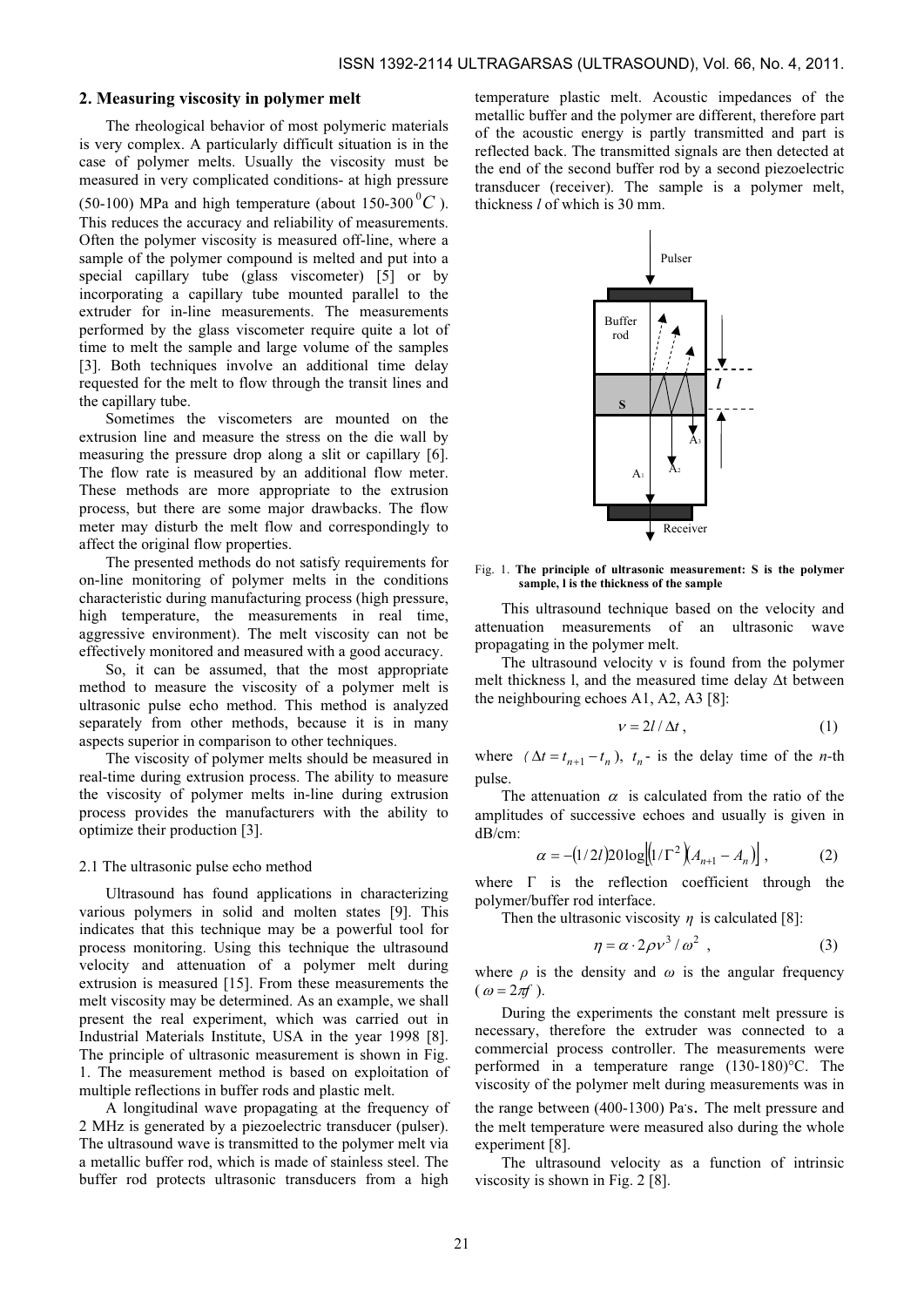

Fig. 2. The ultrasonic velocity as a function of intrinsic viscosity

The ultrasound velocity can be measured with a good accuracy (the error less than 0.4 m/s) and intrinsic viscosity variations 0.005dl/g could be detected on-line [8].

The technique was adapted for in-line monitoring (Piche et al., 1995) by measuring the ultrasound velocity and attenuation in the flowing melt [12]. The melt temperature and the pressure profile of the flow were measured correspondingly by thermocouples and pressure sensors. The results of ultrasonic measurements were compared to the results obtained by a capillary rheometer. [8].This technique is important tool for monitoring of the polymer melt extrusion process. The technique is noninvasive, measurements are performed in real time. This is a high accuracy system, which can be widely used in industry [13]. The measurements can be performed at high pressure and high temperature, what is very important for polymer melt measurements.

#### 3. Measuring density in polymer melt

Density is a very important physical parameter in polymer engineering processes [10]. The density is a very significant factor affecting a production cost and profitability of the manufacturing process. A reduction in a density reduces the raw material cost and therefore decreases the manufacturing costs [1]. So, it is very important to measure the density of polymer melt with a good accuracy during the extrusion processes.

The density of a polymer melt can be measured by densymeters, pycnometers and mass flow meters. The most commonly used densymeters and mass flow meters are based on the principle of vibrating tubes, for example Coriolis flow meters [11]. These meters have major drawbacks. They are limited to pipe diameters below 60 mm and high pressure losses during the measurements occur. These meters are expensive and not stable, particularly when measurements in polymer melts must be performed at high pressure and temperature.

So, it can be suggested, that the most appropriate method to measure the density in polymer melt may be ultrasonic pulse echo method.

The ultrasonic pulse echo method overcomes limitations of the densitometers and mass flow meters. The measurements may be carried out in large pipes and without pressure losses, what is very important for polymer melts.

For measurement the density ultrasonic longitudinal and shear waves can be used.

The longitudinal wave reflection method is used to measure the time of flight of ultrasonic waves and the ultrasound velocity in polymer melt. These data are used to calculate the density. A thermocouple sensor and a mercury capillary transducer are necessary to acquire the respective temperature and the pressure during the measurements. The principle of ultrasonic measurement is shown in Fig. 3 [4].



Fig. 3. The principle of ultrasonic measurement: 1-buffer rod, 2 plastic melt

The ultrasonic longitudinal waves propagating at a frequency of (2-4) MHz. Due to mismatch of acoustic impedances between the delay line and the melted polymer, the acoustic signals are partly transmitted and another part of the signals are reflected from the end of the delay line(buffer rod). The transmitted through the melt and reflected back ultrasonic signals are picked up by a piezoceramics transducer (pulser/receiver). The transmitted and reflected back longitudinal waves are shown in Fig 4.



Fig. 4. The transmitted and reflected back longitudinal wave

3.1 The ultrasonic pulse echo method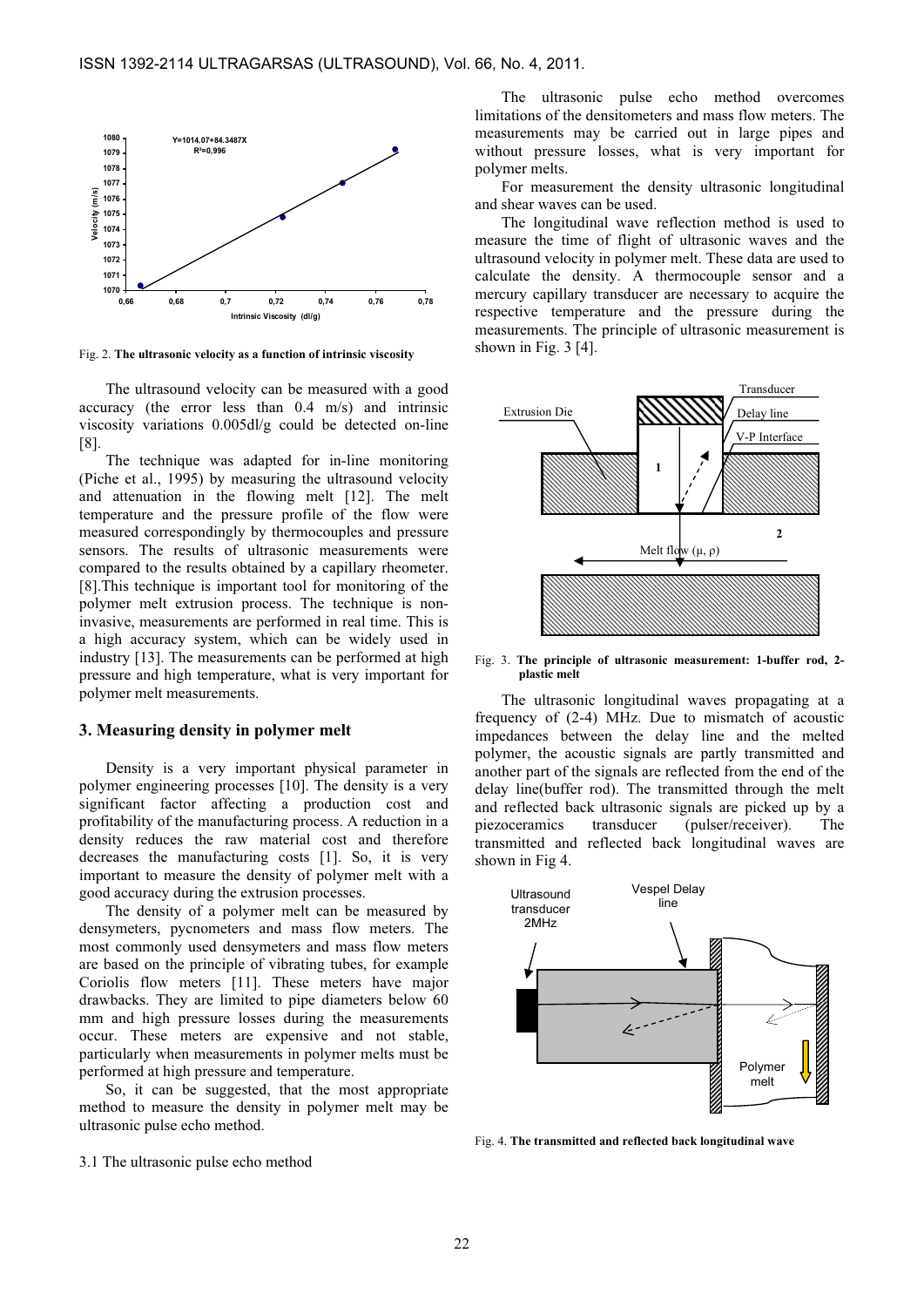The ultrasound velocity is determined by dividing the travel distance  $l$  by the measured time-of-flight of the signal in the melt  $\tau$ :

$$
c = \frac{l}{\tau} \tag{4}
$$

The amplitude reflection coefficient  $R_{12}$  is given by [4]:

$$
R_{12} = \frac{Z_2 - Z_1}{Z_2 + Z_1},
$$
\n(5)

where  $Z_2$  and  $Z_1$  are the acoustic impedances for longitudinal wave of the polymer melt and the Vespel delay line.

The acoustic impedances of a polymer melt and delay line given by:

$$
Z_2 = \rho_2 \cdot c_2 \, ; \, Z_1 = \rho_1 \cdot c_1 \tag{6}
$$

The density of the delay line  $\rho_1$  is known. The ultrasound velocities  $c_1$  and  $c_2$  are calculated:

$$
c_1 = \frac{l_1}{\tau_1} \; ; \; c_2 = \frac{l_2}{\tau_2} \; . \tag{7}
$$

Finally, the density of the polymer melt  $\rho_2$  is calculated:

$$
\rho_2 = \frac{\rho_1 c_1}{c_2} \cdot \frac{\left(1 + R_{12}\right)}{1 - R_{12}}\tag{8}
$$

The melt density measured by ultrasound is compared to the in a laboratory measured foam density. The correlation between these measurements is particularly linear with a correlation coefficient over 96% [4]. The correlation between the ultrasound measured melt density and the laboratory measured density is shown in Fig. 5 [4].



Fig. 5. Correlation between ultrasound measured melt density and laboratory measured density

The measurements are performed in the temperature range (165-188 $^{\circ}$ C). The measured density was in the range  $(0.\overline{4} - 1.\overline{4})$  gm/cm<sup>3</sup> [4]. The accuracy of measurements is dependent from several factors: the condition of the ultrasound transducers, stability of the process, variations of the acoustic performance of the ultrasonic transducers [18]. Note that the different transducers may have different acoustic characteristics [16]. The temperature of polymer melt and pressure must be constant, because they will have an effect on the acoustic properties of the melt and will reduce the accuracy of the measurements [4].

For density measurements polarized shear waves may be used as well as longitudinal waves. As an example, we would like to analyze the real experiment, which was carried out in University of Wisconsin-Milwaukee in the year 2004 [4]. The principle of ultrasonic measurement is shown in Fig. 6. The shear wave is transmitted through the Vespel delay line, partly transmitted and partly reflected from the opposite side of the delay line.

The shear wave acoustic impedance of a polymer melt is given by:

$$
Z_{melt} = \sqrt{i\rho\mu\omega} \,, \tag{9}
$$

where  $i = \sqrt{-1}$ ,  $\rho$  is the plastic melt density,  $\mu$  is the melt viscosity and  $\omega = 2\pi f$  is the excitation frequency.

The density of the plastic melt is calculated from Eq.  $Q$ 

$$
\rho = \frac{Z^2_{\text{melt}}}{\mu \omega} \,. \tag{10}
$$

It means that in order to determine melt density, the melt cinematic viscosity μ must be known in advance, or it must be measured by an independent method.

# 4. Measuring density and viscosity in polymer melt

By using the ultrasonic pulse echo method it is possible to measure density and viscosity of polymer blends simultaneously in real-time during extrusion process [14]. This is of a very high importance in polymers industry. The information about polymer properties can be obtained by measuring ultrasound velocity or by measuring the wave's attenuation. It is necessary to keep in mind that velocity measurements can be done with a higher precision than the attenuation.

As an example, we would like to analyze the real experiment, which was carried out in University of Pennsylvania in the year 1989 [19]. The used ultrasonic technique is based on a measurement of the velocity of a torsional stress waves propagating through the metallic waveguide immersed in polymer melt.

The torsional wave reflection method is used to measure the time of flight of ultrasonic waves. The flight time of the torsional wave depends on the polymer's density  $\rho_f$  and shear viscosity  $\mu$ .

Two separate waveguides with different crosssectional geometries were used in this experiment. They are shown in Fig. 6 [19].



Fig. 6. Schematic description of the torsion-wave sensors consisting of a waveguides with a different cross-sectional geometry (hollow circular cross section and noncircular cross section).

The waveguides are made of an elastic material density of which is  $\rho_s$ . Inside one waveguide is a hollow circular cross section, in another one there is a noncircular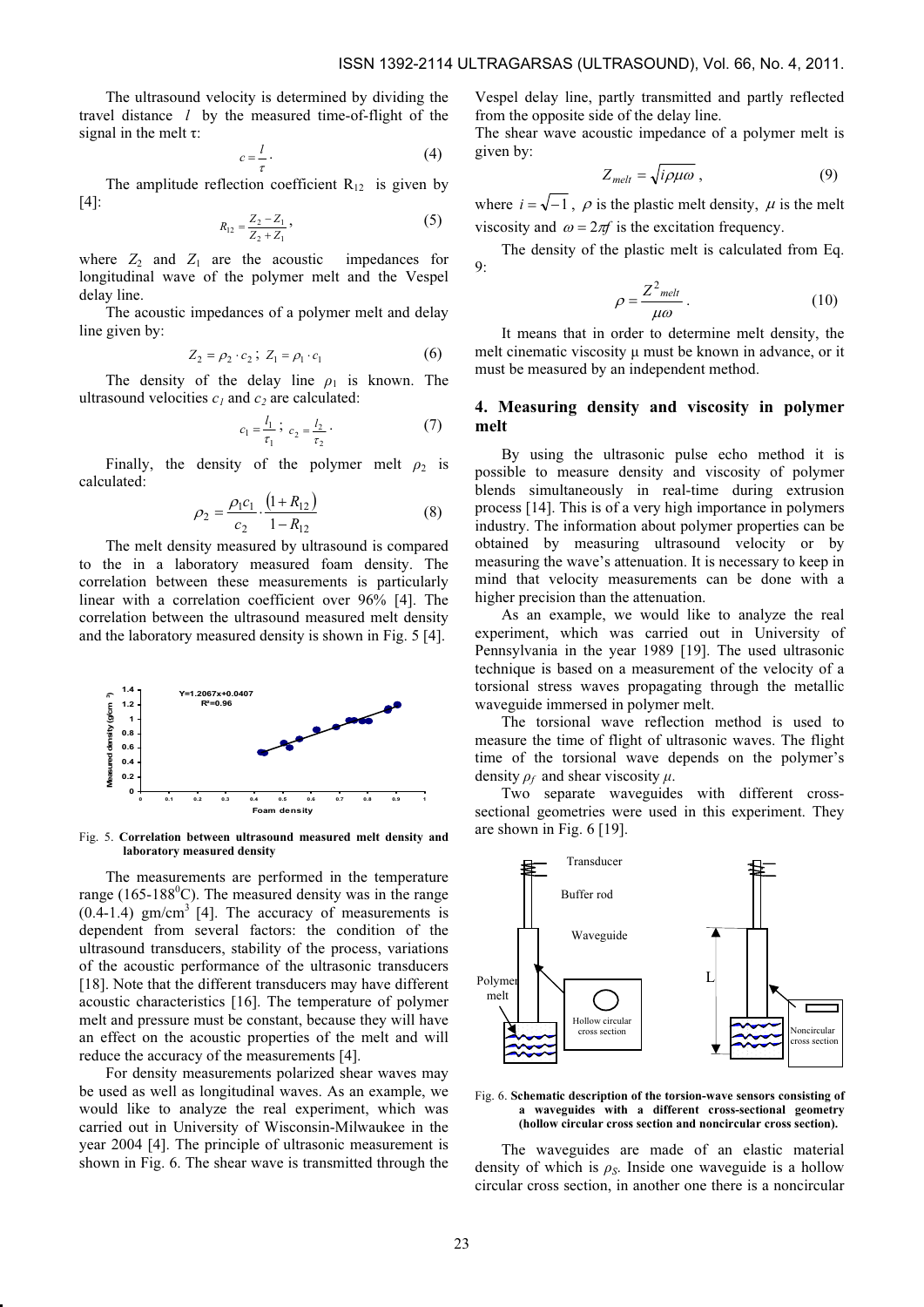(rectangular) cross section. The propagation velocity of torsional stress waves depends on the waveguides' crosssection geometry, the polymer's density and its viscosity. The both waveguides are submerged in a polymer of the density  $\rho_f$  and the shear viscosity  $\mu$  (Fig.6).

The torsional stress waves are generated by using magnetostrictive phenomenon. One waveguide with the length L=300mm and with the rectangular cross section is made of stainless steel. The second waveguide with the hollow circular cross section and the length  $L=300$ mm is made of aluminum. The buffer rod is made of Remendur (Co-Fe-V) of length about 1000 mm [19]. Due to mismatch of acoustic impedances, part of the wave is reflected at the waveguide interface. Another part propagates in the waveguide and is reflected from its another end. The transmitted through the melt and reflected back ultrasonic signals are recorded by a transducer (transmitter/receiver). The signals are viewed on an oscilloscope screen. The time of flight of a torsional stress waves depends on the densities of the waveguide and the polymer blend, on the polymer's viscosity and the shape of the waveguide.

The density and viscosity of polymer are obtained from the time of flight of a torsional stress waves.

Then the torsional wave velocity  $c$  is calculated from the equation [19]:

$$
c = K(G/\rho_s)^{1/2} \cdot (1 + \rho_f I_f / \rho_s I_s)^{-1/2}, \qquad (11)
$$

where  $I_S$  is the solid waveguide's inertia,  $I_f$  is the measurement polymer inertia, G is the shear modulus of the solid waveguide,  $K = \sqrt{(D^*/I_s)}$ , where  $\rho_f$  is the density of polymer,  $\rho_s$  is the density of waveguide and  $D^*$ is the torsional rigidity.

$$
D_t = t - t_0 \tag{12}
$$

where  $t_0$  is the time of flight in the waveguide in air and t is the time of flight in the waveguide submerged in polymer at the same temperature.

The ratio  $D_{t}/t_0$  can be expressed as [19]:

$$
D_t/t_0 \cong \rho_f I_f / 2\rho_s I_s. \tag{13}
$$

The waveguides density  $\rho_s$  is known. By measuring  $D/t_0$  for waveguides with circular and rectangular cross sections the density  $\rho_f$  of the polymer may be obtained from Eq. (13).

The apparent inertia for a waveguide with cross-sectional radius *a* is given by [19]:

$$
I_f / I_s = (8\eta / \omega a^2)^{1/2}, \qquad (14)
$$

where  $\eta$  is the kinematics viscosity and  $\omega$  is the wave's frequency. Hence, it is possible to obtain kinematic viscosity from Eq.14

The liquid density is varied by changing the fluid concentration. The kinematic viscosity was varied in the range  $\eta = 50 - 180 \cdot 10^{-6}$  m<sup>2/</sup>s [19]. The propagation time of the torsional stress wave can be measured with an uncertainty 5 ns [19].

Measurements were performed in the temperature range  $(20 - 50)^{0}$ C. The dispersion of the experimentally measured ratio  $(D_t / t_0)$  was smaller than 0.15%. By using

this method, the density can be resolved with uncertainty about 0.5%. The shear viscosity can be resolved with uncertainty about 1% [19].

This method may be used for measurements of density and viscosity of liquids or high-pressure gases and is very attractive for industrial users. It means that it is possible to measure density and viscosity of polymer melts simultaneously, however measurements are performed in a rather low temperature range  $(20 - 50)$ <sup>0</sup>C, which is not sufficient.

### 5. Conclusions

In this paper density and viscosity measurement methods, suitable for measurements in polymer melts, are presented. In polymer industry the viscosity and density must be measured in very complicated conditions- at very high a pressure (about (50-100M Pa)) and high temperature (up to  $(150-350)$ <sup>0</sup>C). This reduces accuracy and reliability of measurements and these parameters can not be effectively monitored. So, majority of methods analyzed in this review can not be used for measurement of the polymer melt parameters, except ultrasonic methods.

 The ultrasonic measurement methods are discerned from other methods. This technique is a powerful tool for polymer melt extrusion process monitoring [17]. The advantage of the ultrasonic techniques is that they are noninvasive, what is very important for process automation in industry. The ultrasonic pulse echo method can be used to measure the melt density inside the extrusion die. Also, ultrasonic methods may be used for simultaneous measurement of the density and viscosity of polymer melts on-line. They are characterized by a high reliability and a good accuracy. The resolution of density measurements may be up to 0.5 %, resolution of the shear viscosity is  $1\%$ .

#### References

- 1. Abu-Zahra N. In- process density control of extruded foam PVC using wavelet packet analysis of ultrasound waves. Mechatronics. 2002. Vol. 12. P. 1083- 1095. http://dx.doi.org/10.1016/S0957- 4158(02)00016-8
- 2. Coates P. D., Barnes S. E., Sibley M. G., Brown E. C. In-process vibrational spectroscopy and ultrasound measurements in polymer melt extrusion. Polymer. 2003. Vol. 44. P. 5937-5949. http://dx.doi.org/10.1016/S0032-3861(03)00544-5
- 3. Abu-Zahra N. Real-time viscosity and density measurements of polymer melts using dielectric and ultrasound sensor fusion.<br>Mechatronics 2004 Vol 14 P 789-803 Mechatronics. 2004. Vol. 14. P. 789-803. http://dx.doi.org/10.1016/j.mechatronics.2003.11.001
- 4. Abu-Zahra N. Measuring melt density in polymer extrusion processes using shear ultrasound waves. Int. J. of Adv. Manufac. Tech. 2004. Vol. 24. No. 9-10. P. 661-666. http://dx.doi.org/10.1007/s00170-003-1743-6
- 5. Mekawy M., Afifi H. and El-Nagar K. Comparison between different methods for viscosity measurements.  $15<sup>th</sup>$  Symp. for Thermophysical properties. USA(NIST).2003. P. 22-27.